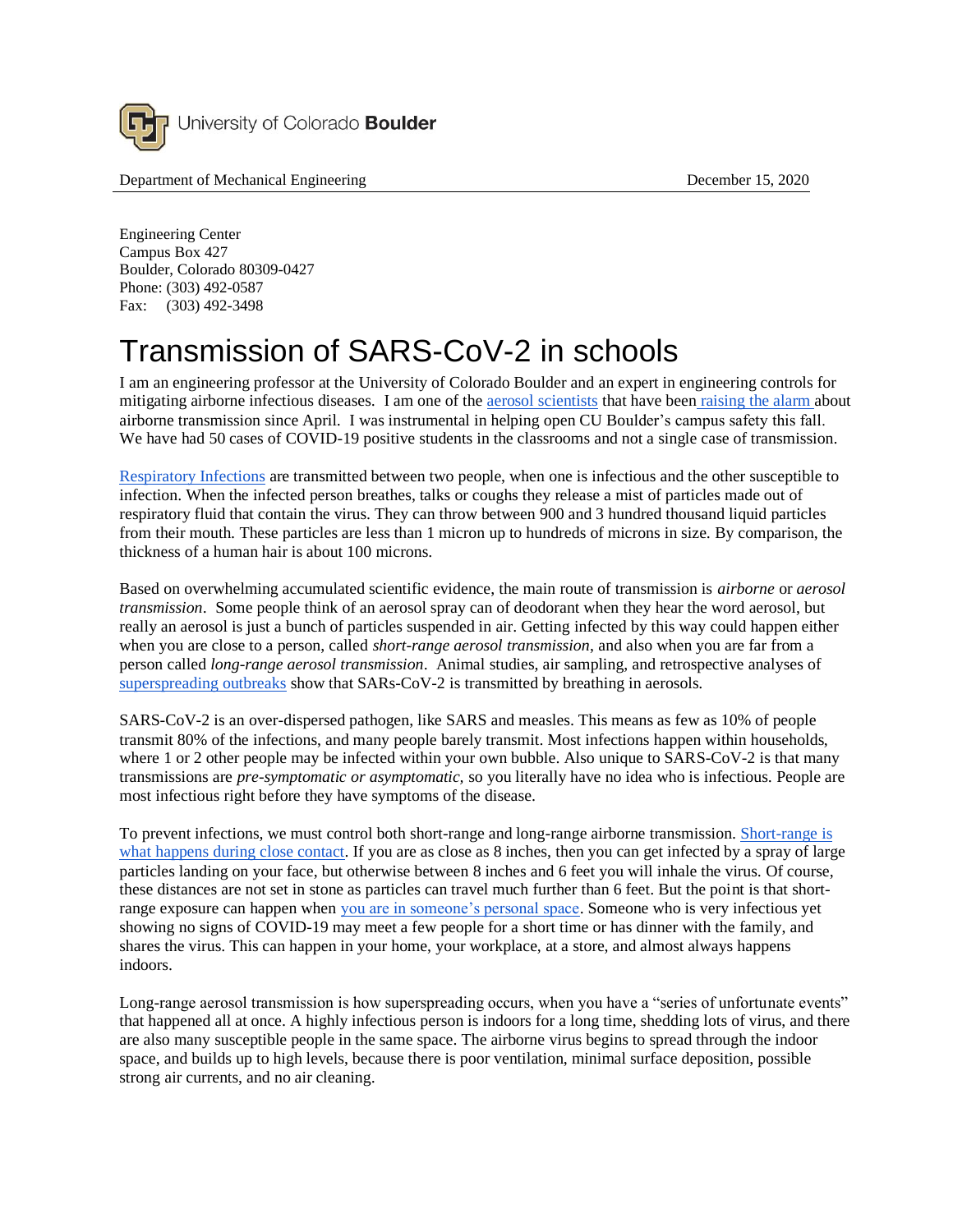Why is this important? Because the way you minimize the risk is with different strategies. You will never prevent short-range aerosol transmission by applying engineering controls such as improving your ventilation or air cleaning. The only way to prevent it is by wearing a good fitting mask, staying socially distant from the person, quarantining upon possible exposure, and definitely when you start to show symptoms. The closer you are to someone, the more virus you will encounter, so try to stay at least 6 feet apart. This is why a national mask mandate is so important until everyone can get vaccinated.

To minimize the risk of long-range aerosol transmission and superspreading, we must treat this with ventilation and air cleaning, and still wear masks to reduce the amount of virus that you breathe in or that you may release. Reduce the number of people indoors, so that the chance that somebody is infected goes down.

You cannot ventilate your way out of a short-range transmission scenario! But you must ventilate your way out of a long-range aerosol transmission situation. And always use multiple strategies in case one fails.

Specific to getting kids back in schools across our nation, we must focus on these three important ideas:

- 1. There are devastating consequences to keeping kids remote and out of in-person school. This should be a NATIONAL priority.
- 2. Returning to in-person school should be prioritized over other aspects of the economy. They should be last to go remote and first to reopen for in-person learning; and
- 3. It cannot be school as usual. Schools need layered defense risk reduction strategies and should be funded to achieve these strategies.

The infection fatality rate for kids is very low. Our overall risk lens has to include #1 above; and strategies in #3 are designed to protect both kids AND adults.

In schools, recent data from the UK shows that there is no evidence of difference in positivity rate between primary and secondary school teachers and their households, other key workers and their households, and other professions and their households.

On the national level, researchers at Brown University have been tracking K-12 opening plans across the country. As cited in a recent Washington Post report, over a two-week period beginning August 31, researchers found that 0.23% of students had a confirmed or probable case of COVID while among teachers it was 0.49%. This information, presented on the COVID-19 School Response Dashboard (described further here) lead one infectious disease expert to conclude in the same Washington Post report:

*"Everyone had a fear there would be explosive outbreaks of transmission in the schools. In colleges, there have been. We have to say that, to date, we have not seen those in the younger kids, and that is a really important observation," said Michael Osterholm, director of the Center for Infectious Disease Research and Policy at the University of Minnesota.*

Indeed, transmission within schools appears to be much lower than transmission that occurs outside of schools. A recent article reported that California has not seen a link between the reopening of k-12 schools for in-person learning and increased coronavirus transmission.

In a recent review of the literature Goldstein et al 2020 reported that susceptibility for children aged <10y is relatively low; susceptibility in adults aged >60y is higher; and mitigation measures should be implemented when opening schools, particularly secondary/high schools.

In England during the recent summer school session, they recorded only 0.51 outbreaks for each infection per 100,000 in the community. The infections and outbreaks were uncommon across all educational settings. Staff members had increased risk compared to students, and the majority of cases linked to outbreaks were in staff. The probable transmission direction for the 30 confirmed outbreaks was: staff-to-staff (15), staff-to-student (7), student-to-staff (6) and student-to-student (2) (Ismail et al. 2020).

Main factors that drove whether childcare workers got sick was the overall level of community transmission in the county where they lived and race/ethnicity – Black, Latino, Native American people more likely to test positive or be hospitalized. Both policy and social context affect people's risks and outcomes (Gilliam et al. 2020).

Early on schools were using the case rate per 100,000 or the positivity rate to decide when to go to remote learning. Now we know that this is not an appropriate metric for schools. Context of COVID-1 cases is